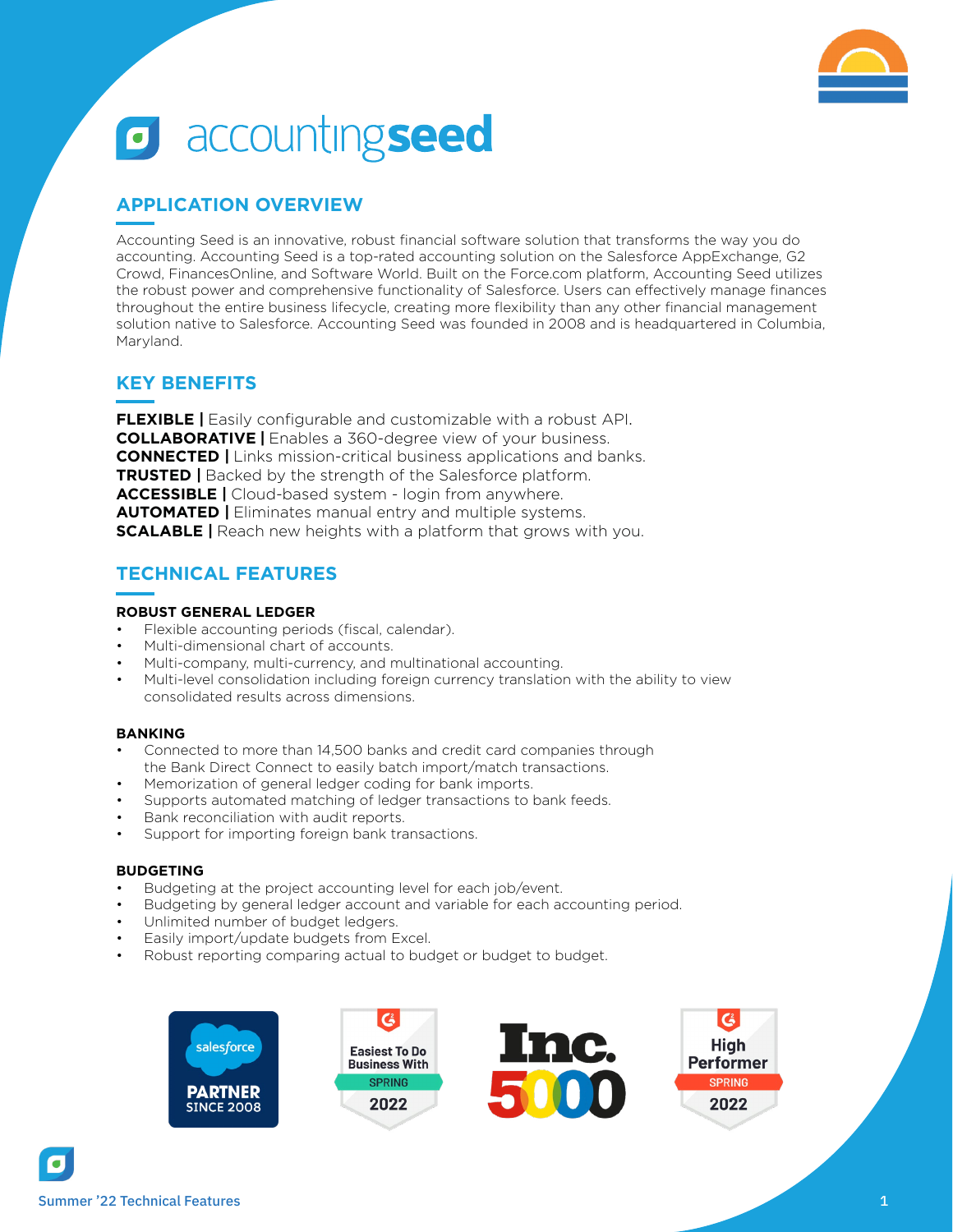

## **TECHNICAL FEATURES CONT'D**

#### **FINANCIAL REPORTING**

- Turnkey full trial balance, profit and loss, cash flow statement, and balance sheet reporting with drill-down capability.
- Point and click creation of custom financial statements with user-defined rows, columns, and calculations.
- Actual to actual, actual to budget, or budget to budget comparison of any accounting period.
- Format financial statements with blank rows, indent, percentages, and underline.
- Ledger inquiry tool to research underlying transactions based on user-defined criteria.
- Easily export financials to Excel and PDF.

#### **FLEXIBLE JOURNAL ENTRIES**

- Import journal entries from Excel.
- Streamlined payroll import.
- The ability to copy (clone) journal entries.
- Reversible journal entries for accruals.
- Image and file attachment to journal entries.
- The ability to un-post journal entries in open accounting periods for editing and corrections.
- Straight-line depreciation for fixed asset records

#### **BILLING & QUOTING AUTOMATION**

- Create one or multiple billing records directly from a Salesforce opportunity.
- Batch create billing records from multiple Salesforce opportunities with the option to automatically create cash receipts and a bank deposit.
- Create a recurring billing contract from a Salesforce opportunity for monthly, quarterly, semi-annual, and annual timeframes.
- Deferred revenue entries related to a billing record can be easily seen and reconciled.
- Create billings from time cards and/or expense reports with multi-level billing rate tables.

#### **BILLING DISTRIBUTION**

- Flexible billing PDF formats.
- Mass email billing PDFs with custom communication templates.
- Automatically carbon copy (cc) multiple billings to recipients and add additional attachments.
- Automated customer billing emails.

#### **BILLING UTILITIES**

- Built-in sales tax functionality.
- Integrated to Avalara for automated sales tax management.
- Copy/clone billing records.
- Option to un-post billing entries in open accounting periods for editing or corrections.
- Current and historical accounts receivable aging by accounting period.

#### **CASH RECEIPTS & COLLECTIONS**

- Stripe payment link built-in for online payment of invoice.
- Cash matching between different accounts.
- Integrated to Stripe for credit card and ACH payment processing.
- Supports multi-currency processing.
- Apply cash receipts to a project, program, or funds.
- Easily write off excess balances.
- Create and email customer statements.
- Automated customer statement emails.

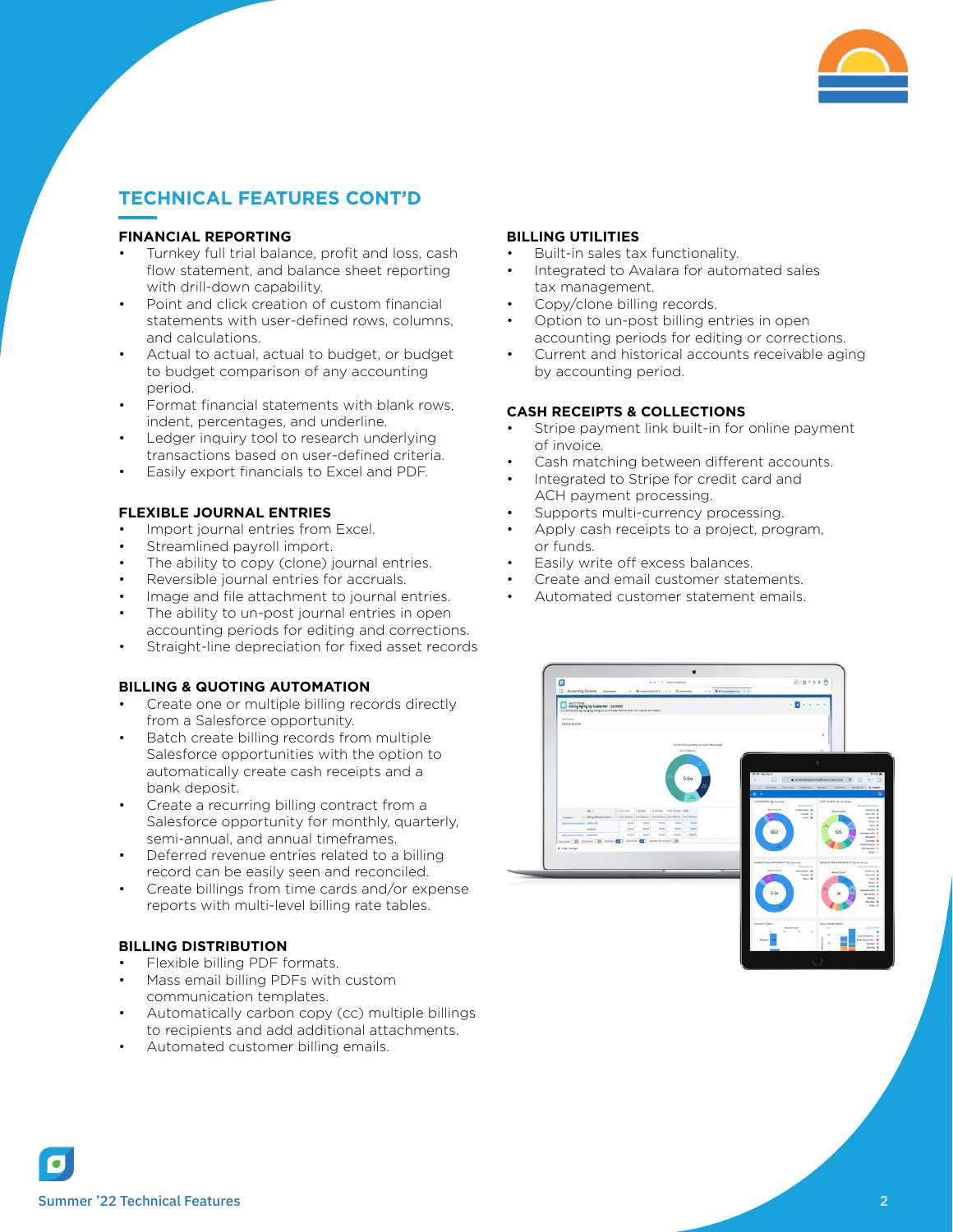

# **TECHNICAL FEATURES CONT'D**

#### **PURCHASING**

- Tracks creation and approvals of purchase orders.
- Customize your own email templates and PDF purchasing forms.
- Email purchase orders directly from the interface.
- Consolidate multiple sales orders to a single purchase order.
- Associate a purchase order with a manufacturing or construction order.
- Creation of accounts payable records from a purchase order.
- Create multiple purchase orders from a single sales order.

#### **ACCOUNTS PAYABLE & CASH DISBURSEMENTS**

- Tracks creation and approvals of payable records.
- Create fully automated and recurring payables for monthly, quarterly, semi-annual, and annual timeframes.
- Current and historic accounts payable aging by accounting period.
- Automatically take discounts for prompt payment terms.
- Quickly cut a single check as payment from an accounts payable record.
- User-defined selection criteria for accounts payable payment batches.
- Cloud-based check printing from a web browser.
- Prepaid expense recognition.
- Built-in purchase tax functionality.
- Tracks 1099 Vendors.
- Image and file attachments to accounts payable records.

#### **ORDER MANAGEMENT**

- Create sales orders from an opportunity.
- Reserve inventory for a sales order at the time of order entry.
- Kitting (bundling) of more than one product together.
- Drop shipment automation direct to customer or job site.

#### **INVENTORY**

- Serialized and non-serialized inventory.
- Current live and historical available quantity balances.
- Minimum inventory levels.
- View/track products through multiple warehouses and locations.
- Building of inventory.
- Weighted-Average Cost inventory valuation.

#### **PROJECT SERVICE BILLINGS**

- Flexible work breakdown structure.
- Ability to bill for expenses with or without markup.
- Ability to bill time at different rates for different types of work performed on the same project/ job.
- Progress or milestone billings.
- Billing for multiple projects on a single invoice.

#### **ACCOUNTING SEED SUPPORTED INTEGRATIONS**

- Salesforce Opportunity.
- Salesforce Field Service Lightning Work Order.
- Stripe credit card payment processing.
- Avalara sales purchase tax calculation.
- Payroll (multiple providers).
- Over 14,500 bank and credit card companies for batch import/matching of transactions.
- Digital VAT reporting for U.K.
- Nonprofit Success Pack Journal Entry.

#### **TIME & EXPENSE**

- Time tracking.
- Expense reporting.
- Time and material billing.

#### **PROJECT REPORTING**

- Project profitability with drill down into underlying transactions.
- Project budget versus actual reporting.